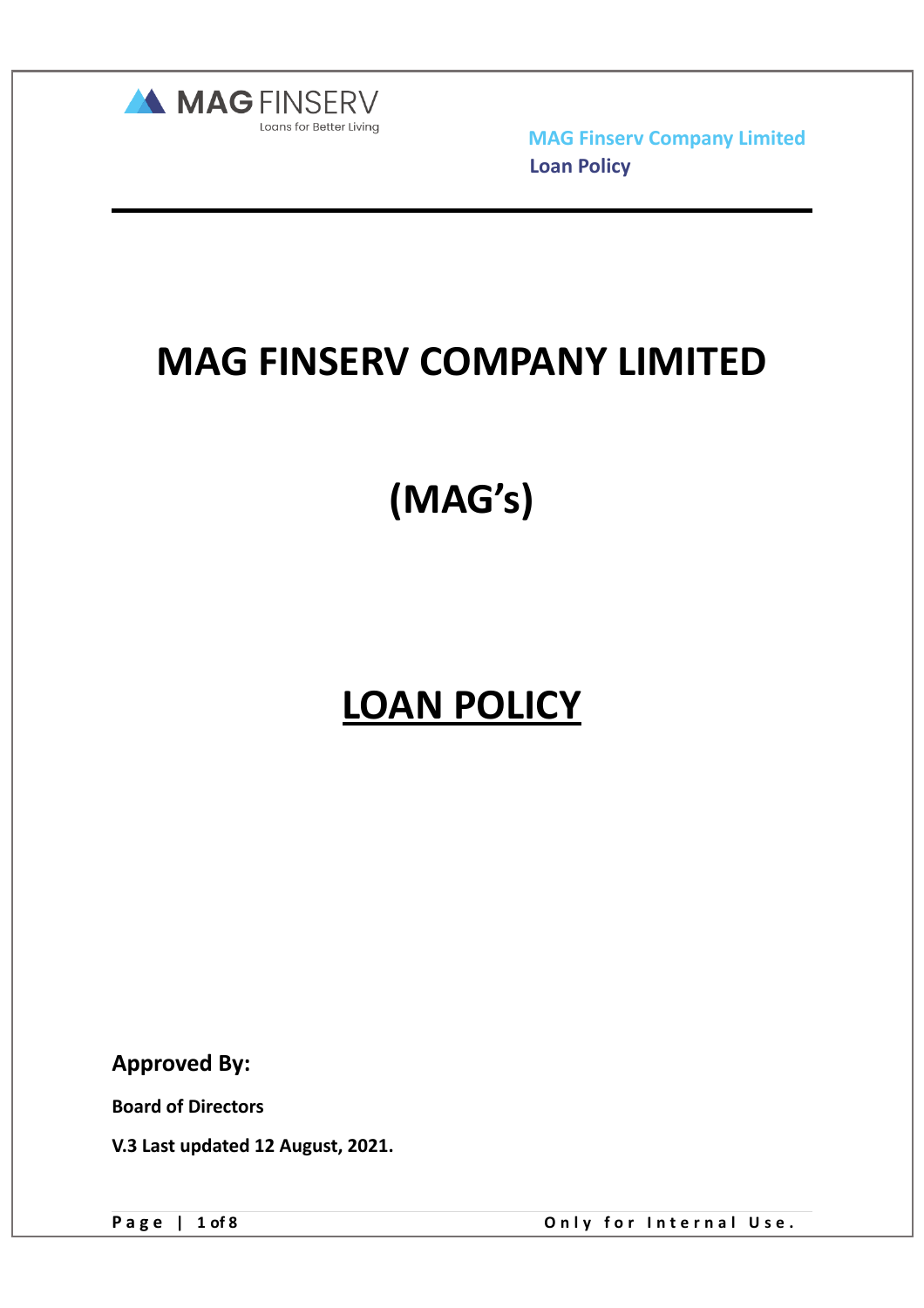

### **CONTENT**

| Sr.            | <b>Particulars</b>                                                | Page           |
|----------------|-------------------------------------------------------------------|----------------|
| <b>No</b>      |                                                                   | No.            |
|                |                                                                   |                |
| $\mathbf{1}$   | <b>INTRODUCTION</b>                                               | 3              |
| $\overline{2}$ | <b>OBJECTIVES</b>                                                 | 3              |
| 3              | <b>COVERAGE AND APPLICATION</b>                                   | 3              |
| 4              | <b>LOAN APPLICATION FORM AND KYC</b>                              | 3              |
| 5              | PRE-SANCTION APPRAISAL                                            | $\overline{4}$ |
| 6              | SANCTION OF LOAN AND ACCEPTANCE OF TERMS AND<br><b>CONDITIONS</b> | 4              |
| $\overline{7}$ | <b>DOCUMENTATION</b>                                              | 5              |
| 8              | <b>DISBURSEMENT</b>                                               | 5              |
| 9              | POST DISBURSMENT MONITORING                                       | 5              |
| 10             | <b>SETTLEMENT</b>                                                 | 6              |
| 11             | HIGH VALUE AND SINGLE BORROWER EXPOSURE                           | 6              |
| 12             | RECOVERY AND LEGAL PROCEEDING                                     | 7              |
| 13             | <b>RESTRICTION AND PROHIBITION</b>                                | $\overline{7}$ |
| 14             | COMPLIANCE WITH FAIR PRACTICES CODE AND OTHER POLICIES            | $\overline{7}$ |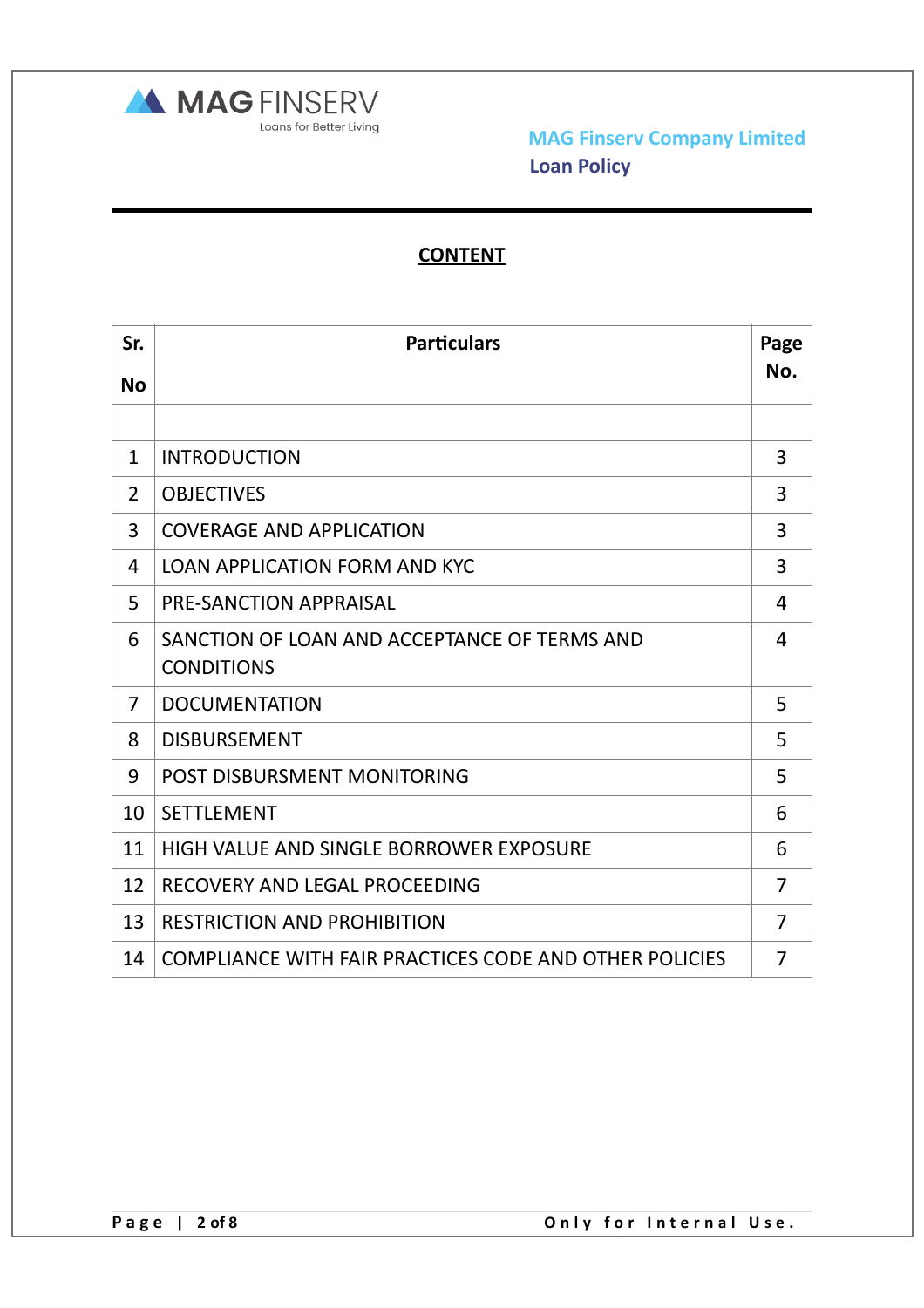

#### **Introduction**

The loan policy is designed in way that, it shall provide adequate guidance to officials of the MAG's during conducting the business in acceptable risk levels.

#### **Objectives**

The main objective of loan policy is to ensure profitability and facilitate growth of business without compromising the quality of asset and maintain risk at acceptable level.

- Ensure balance between risk, competitive interest rate and quality of asset.
- Comply with applicable laws and regulations and monitor the compliance on continuous basis.
- Adopt fair practice suggested by regulator.
- To lend in competitive and customer friendly

#### **Coverage and applicability**

The policy is applicable to all types of loans given by the MAG's, further to compliance with this policy loans granted against security of gold ornaments needs to comply with separate Gold Loan Policy.

#### **Loan Application Form and KYC**

- $(i)$  Loan shall be disbursed only against application form as prescribed by the MAG's for respective product. The loan application from shall be complete in all respects. The loan application form will be in local language contains required details which needs to be filled in and acknowledged by the borrower.
- $(iii)$  Each loan application form should be supported by adequate KYC documents in conformity with Fair Practice Code and KYC and Anti-Money Laundering Policy of the MAG's.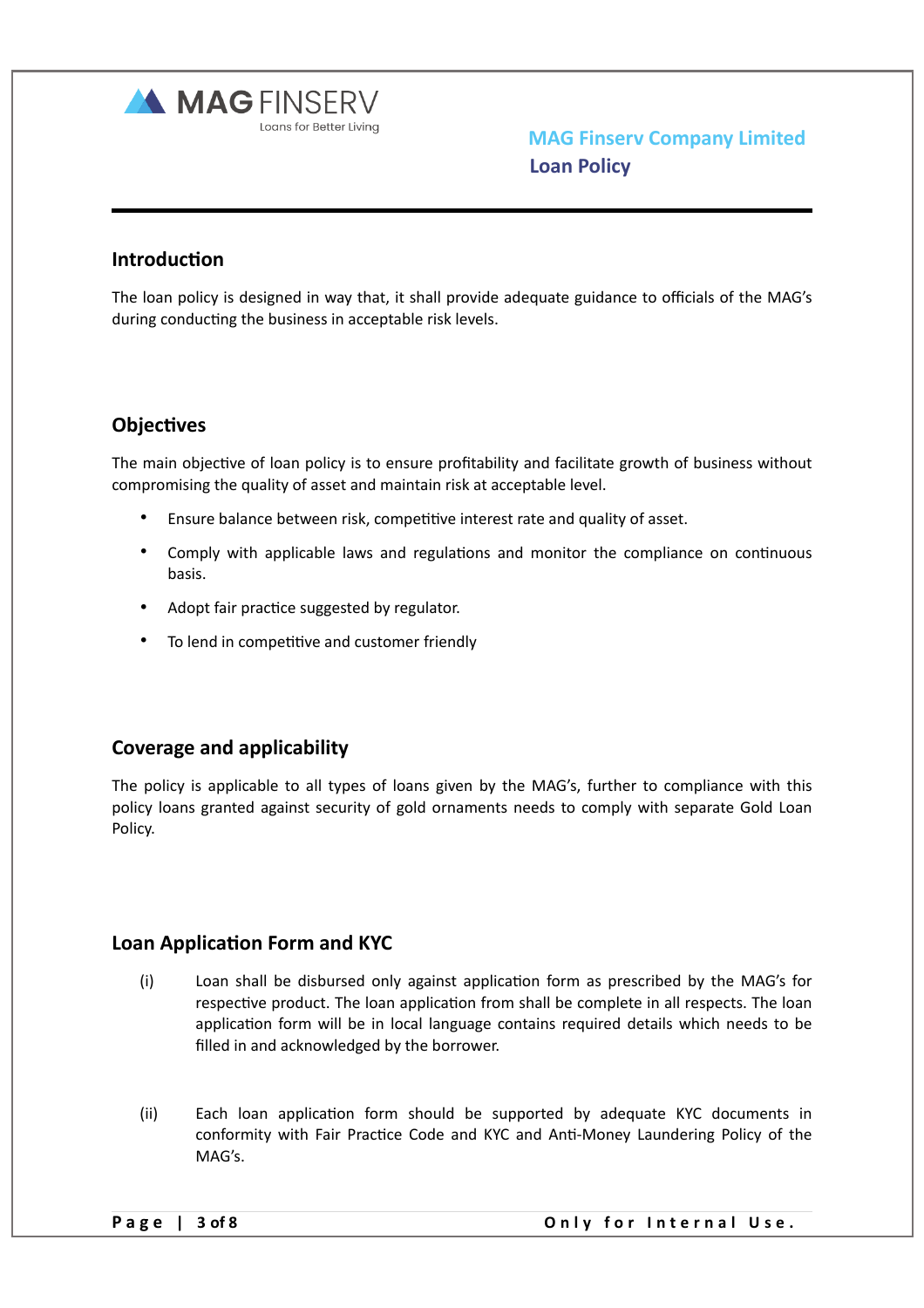

(iii) Disbursement team needs to check and confirm that loan application form is filled with all details and borrower has signed the form and accepted terms and conditions before making disbursement.

#### **Pre-sanction appraisal**

- $(i)$  Each duly completed loan application as supported by KYC documents should be apprised by separate team before sanctioning loan.
- (ii) Application details of the borrower should be re-verified and confirmed with the borrower personally or telephonically by officials of the MAG's or any outside agency appointed for this purpose. However, in no case re-verification shall be done by sales team.
- (iii) Post completion of verification each customer should be categorised in high, medium and low risk. The categorisation shall be done based on customers identity, social and financial status, nature of business activity etc location of residence or business. In case of existing customers previous track record should be also considered along with other factors, however previous track record alone should not be considered for changing category of risk.
- (iv) Appraisal should be recorded in the system and complete trail of the process shall be available for review with remarks from team regarding acceptance  $/$  rejection of application.

In case loan is required for purchase of used vehicle or against security of gold or vehicle, physical verification of vehicle or gold along with its valuation needs to be done and recorded in the system.

- (v) Maximum amount of loan to be given shall depend on value of security and adequate loan to value ratio needs to be maintained for all cases. In no case loan to value ratio shall exceed 75% for gold loan, 85% for new vehicle and 70% of Insured Value as per latest insurance policy for used vehicles.
- (vi) Borrowers confirmation should be obtained in writing agreeing the valuation of security.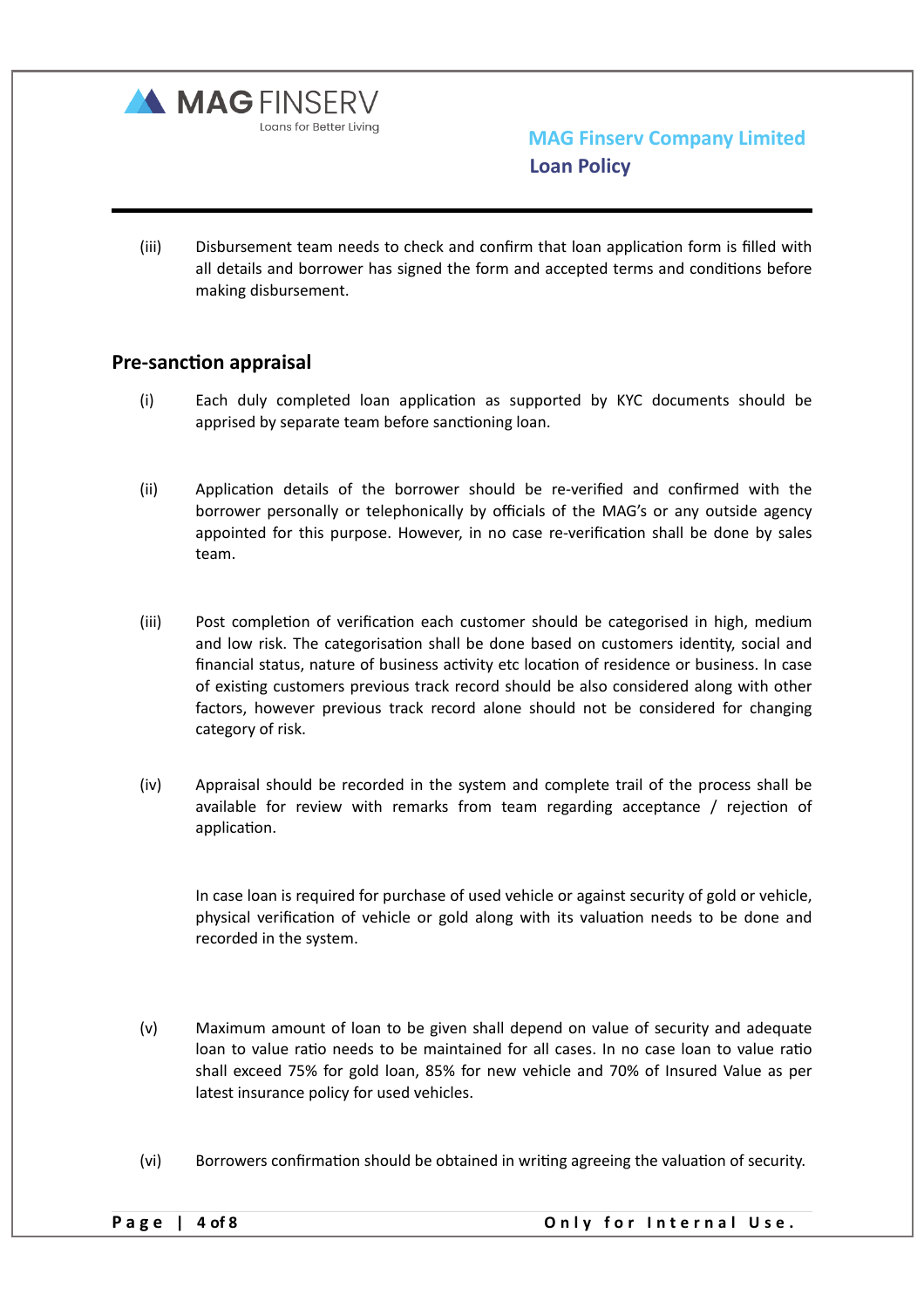

#### **Sanction of Loan and acceptance of terms and condition**

- $(i)$  Sanction of loan to borrower should be communicated in writing by way of sanction letter.
- (ii) Most important terms and conditions of loan such as amount of loan, rate of interest, processing and other fees if any and repayment schedule shall form part of sanction letter.
- (iii) Before making disbursement of loan, sanction letter should be shared and explained to borrower.
- $(iv)$  All queries of the borrower need to address and resolve and confirmation to that effect shall be obtained bay way of taking signature on copy of sanction letter.
- $(v)$  In case of change in terms or conditions it shall be communicated to the borrowers immediately.

#### **Documentation**

- $(i)$  Essential documentation for assignment / pledge of security shall be done post acceptance of sanction terms and conditions by the borrower.
- (ii) In case of vehicle loan documents with respect of hypothecation should be executed and necessary formalities with Government authorities should be carry out without any delay.
- (iii) If loan is sanctioned for purchase of new vehicle, original receipts for margin money paid borrower shall be kept on record.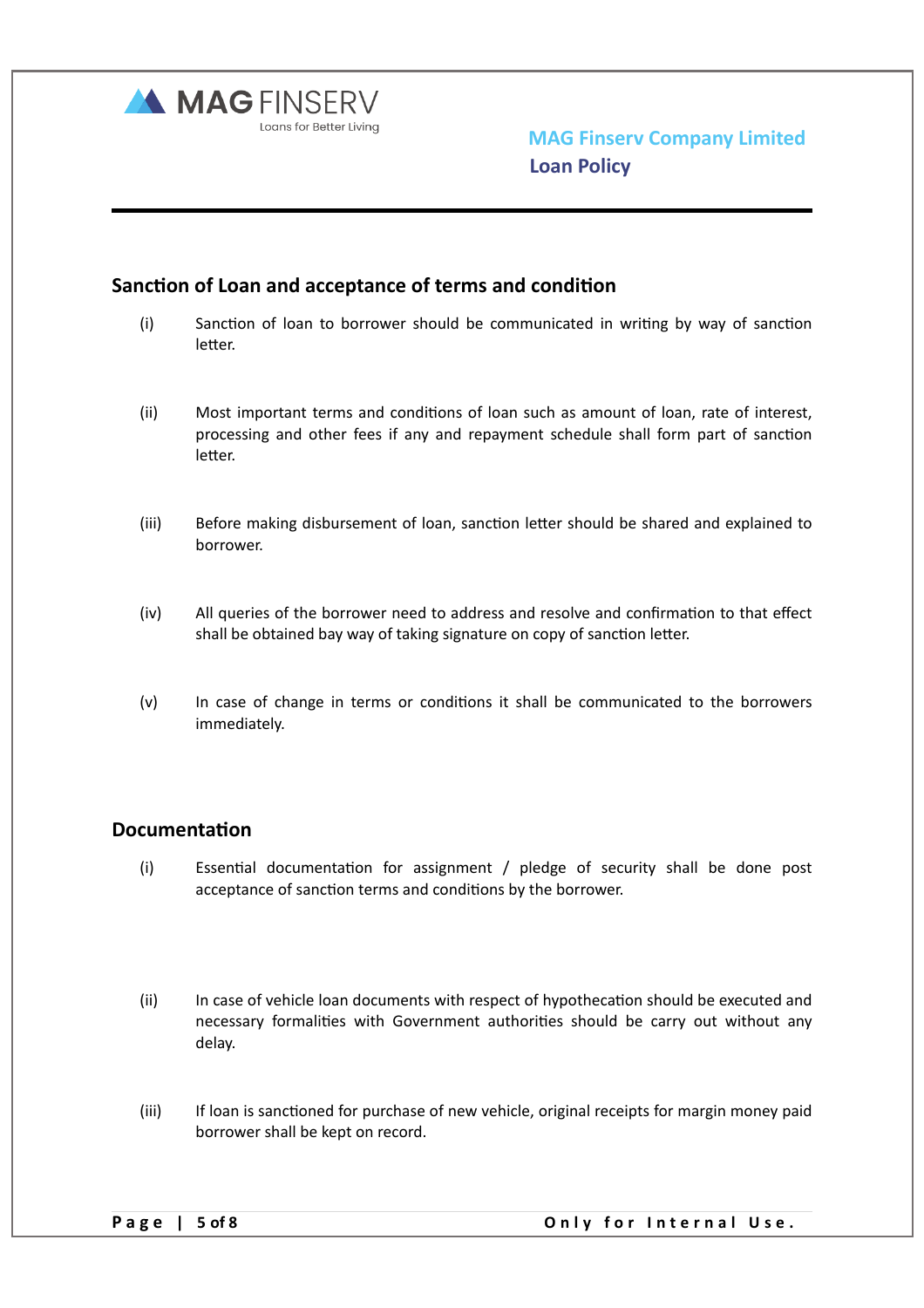

(iv) All assets provided as security must be secured with insurance and insurance policy shall be assign in the name of the Company.

#### **Disbursement**

- $(i)$  Post completion of all formalities disbursement of loan should be made to borrower against respective loan agreement created in the system.
- (ii) Disbursement of loan taken for purchase of new vehicle shall be made directly to the dealer only.
- (iii) In case of other loan, it is advised to make disbursement in account of the borrower. Disbursement may be made in cash provided it shall not exceed Rs.19900/-.

#### **Post disbursement monitoring**

- $(i)$  Borrowers account shall be monitored continuously till final settlement of the same.
- (ii) Important documents like KYC, promissory notes, accepted sanction letter and loan application form, ROC documents, insurance policy etc. needs to be physically verified at appropriate intervals and it shall be ensured that all documents are in force till final settlement of loan.
- (iii) In appropriate cases like insurance policy expired, non-starter etc. physical verification of vehicle shall be conducted at adequate intervals. Insurance policies needs to be renewed before expiry renewal charges shall be recovered from borrowers.
- (iv) Cases of delayed collection and defaults shall be communicated to concerned recovery teams. Reasons for delays and defaults should be identified and suitable action shall be initiated for recovery before account turns in to non-performing category.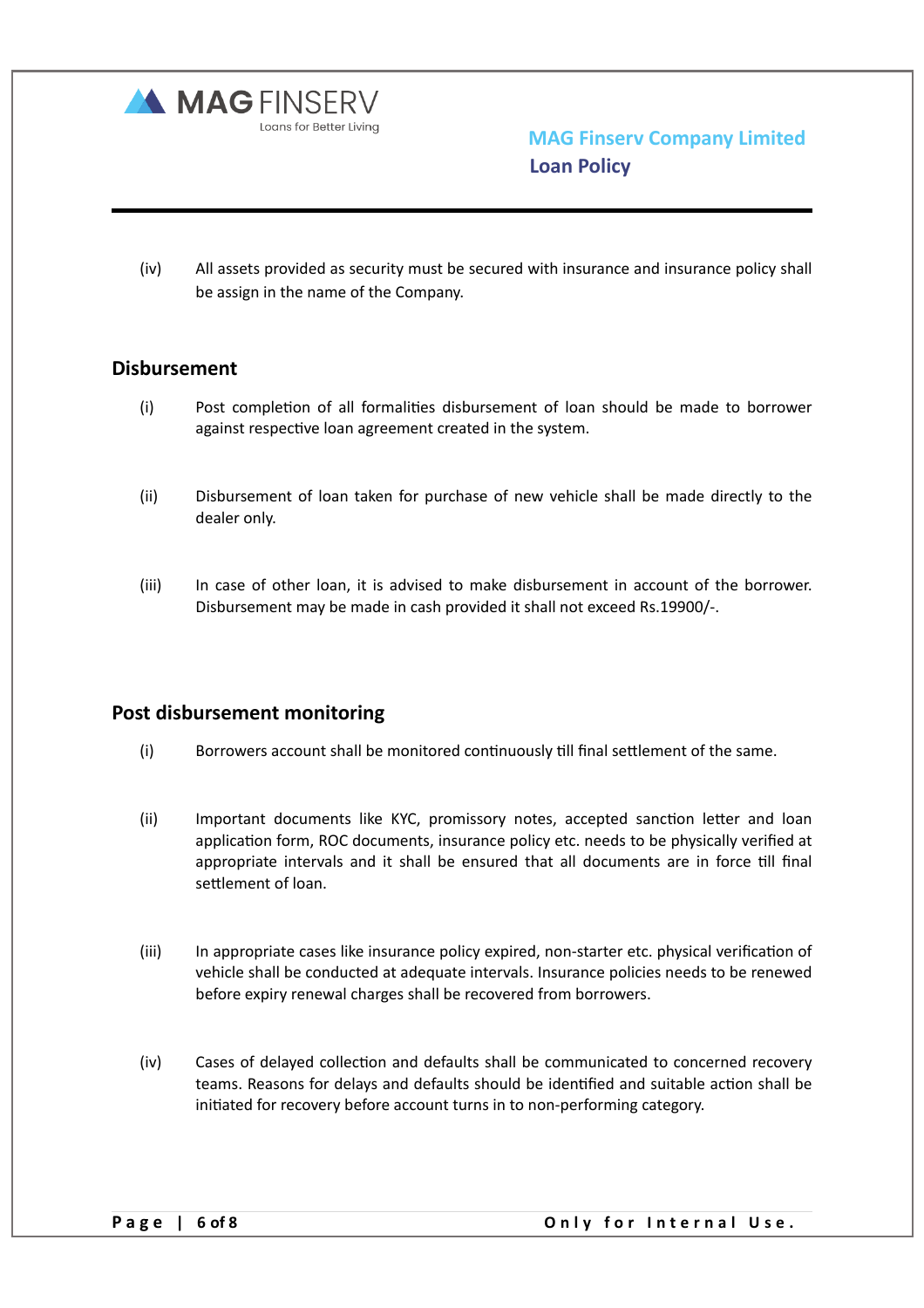

#### **Settlement**

- (i) All settlements shall be at contracted IRR only. Cases below contracted IRR needs approval from appropriate authority.
- $(ii)$  Any waiver or write-off at the time of settlement shall be allowed by appropriate authority on case to case basis. Reasons for waiver / write-off shall be recorded in writing.
- (iii) No quarterly basis settlement cases below contracted IRR and waiver / write-off should be reported to the Board of Directors.

#### **High Value and single borrower exposure**

- (i) The Board shall from time to time decide High Value and Single Borrower exposure considering RBI Guidelines.
- (ii) As a policy undue reliance on high value loans to accelerate growth should be discouraged considering the class of borrower and inherent risks. Emphasis must be given to low value customers and increase in broad base.
- (iii) Single customer borrower limits should be periodically review and Board shall approve increase in limits.
- (iv) In no case single borrower exposure across all products exceeds 20% of paid-up capital and reserve surplus of the Company.